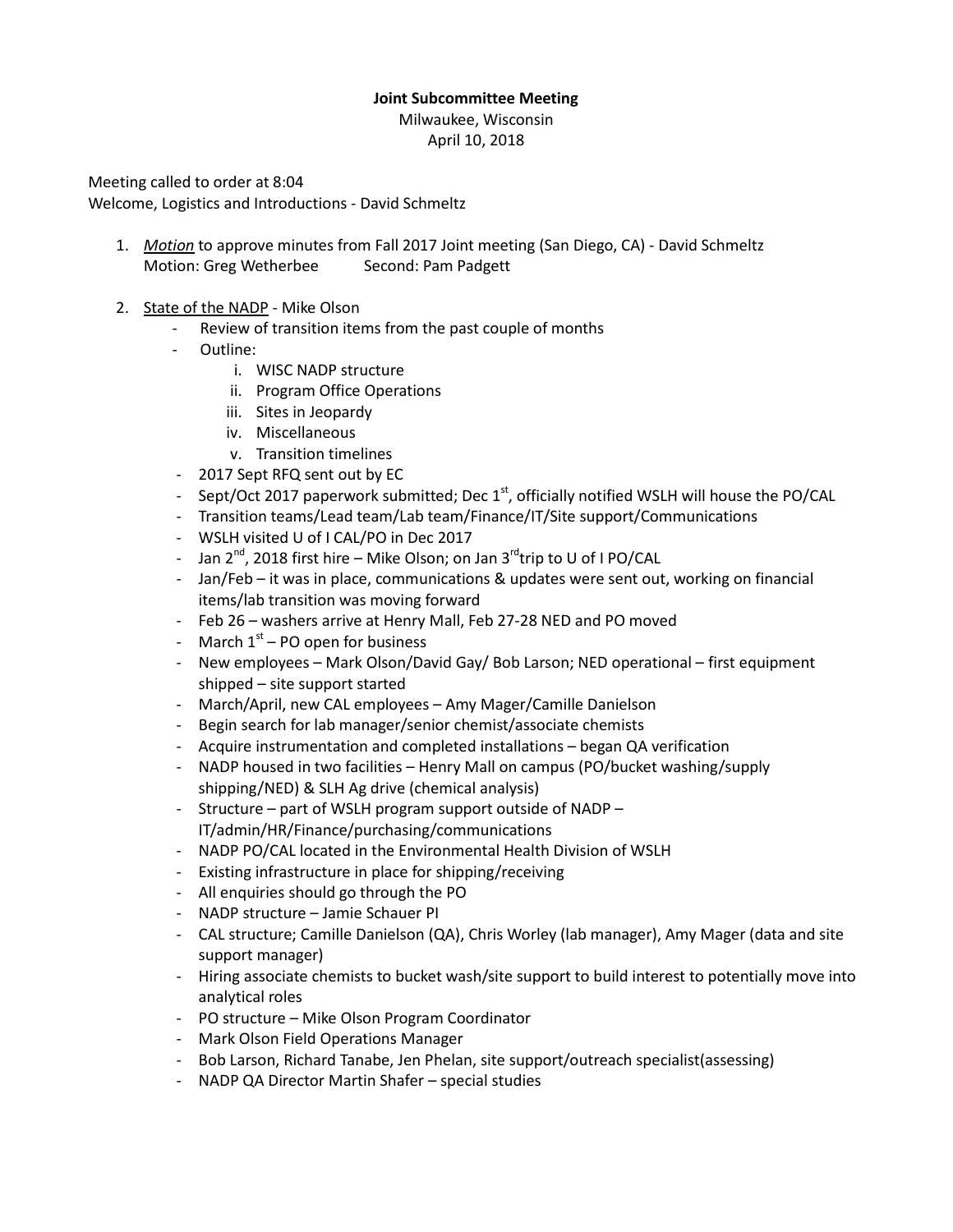WSLH Funding Mechanisms

- Transition period March 1 to September 30
- Subscriber fees remain the same as U of I current rates
- Sent quotes and contacted all subscribers
- Payment terms and conditions are flexible want to meet the needs of the subscribers
- Sub-award from U of I to transfer remaining Federal NADP funds
- Need to begin planning for  $2^{nd}$  sub-award
- HATCH Act funds for 2017 (and 2018) are in place
- Oct 1, 2018-Sep 30, 2019 -subscriber fees remain the same as U of I 2017 rates
- Begin to transition to WSLH structured billing
	- o Fees based on annual subscription fee
	- o Invoiced quarterly (but can be flexible)
- Currently have 83 subscribers
- Sites with potential logistical and administrative concerns sites under concern or haven't responded to initial outreach

Madison supersite plans

- Actively searching for a location in Madison
- April  $4^{th}$  met with UW Arboretum; Great outreach showcase site; Possibly a research site
- 100 years of ongoing ecological restoration
- Other options; WDNR, Federal agencies USFS Forest Products Research Lab
- UW campus, College of Agriculture & Life Sciences
- Site support summary
	- Mark Olson will go into more detail

Sites in Jeopardy

- $-$  Fl32 on hold due to staffing issue
- IN21 AMNet shut down May 30 due to funding
- UT97 only keep AMoN going; AMNet/MDN/shutting down
- CA20/PA37 MDN EPRI is no longer funding Hg research
- CAL transition
	- Martin/Amy/Camille will go into more detail
	- Timeline samples will begin to be shipped to Wisconsin on June  $1<sup>st</sup>$

Fall meeting

- $-40^{th}$  anniversary Albany, NY November 5-9, 2018
- 40 years of Monitoring Atmospheric Deposition Historical legacy and a look ahead to the future

Planned outreach

- Jamie Schauer Association of Public Health Labs, AAAR,IGAC in Japan in September
- Mike National Ambient Air Monitoring Conference
- HAL contract plans
	- WSLH actively working with Bob Brunette at Eurofins to finalize a contract
	- Expect to have in place by June  $1<sup>st</sup>$
- 3. NADP Transition Recap Donna Schwede
	- NADP the long and winding road from Illinois to Madison
	- Started at spring meeting in 2017 U of I-PRI and ISWS management
	- Financial discussions
	- Refused to allow passage of Litterfall Network as a full network
	- July 2017 Executive Committee (EC) conference call with PRI to express concerns on action PRI was taking with the program and the lack of communication with EC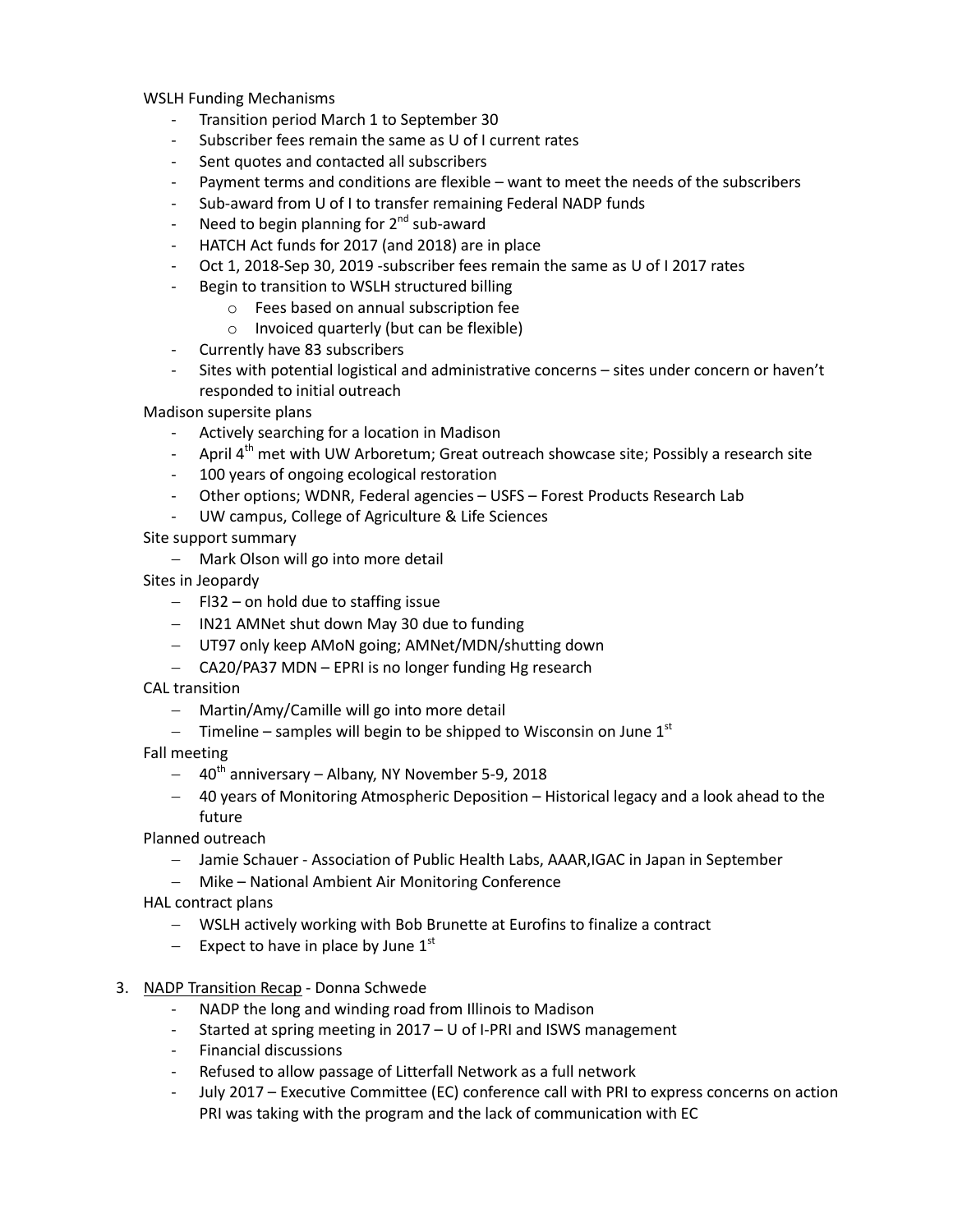- Aug 2-3 Budget Committee meeting motion developed for presentation at fall meeting on the need to evaluate all options for hosting NADP including staying at U of I
- Aug 9 PRI email stated that it didn't make sense for them to maintain the program at U of I
- Aug 23 Program Chair appealed to U of I Vice-Chancellor to keep NADP at U of I
- Aug 29 response from Vice-Chancellor that he supported PRI/ISWS decision
- Sept 15 notification from PRI/ISWS of 2018-02-28 termination date
- There was never a problem from EC perspective with the work of the PO or the CAL at U of I

Looking for a new home

- Ad hoc committee to start new host university
- FRIQ developed and sent out
- U of I invited but did not submit
- Applications received and reviewed
- Narrowed down to top 3 universities
- WSLH was selected

The Transition Process

- Real team effort from both universities
- New Vice-Chancellor promised to support network transition to avoid data gaps and ensure smooth transition
- Transition teams formed lead, budget, site support, lab, IT, communications
- Regular conference calls
- Monthly transition newsletters sent out to the NADP community

The Transition Process – PO

- Lots of paperwork contracts/agreements
- Lots of financial aspects, Move meeting contracts from U of I of WSLH
- Equipment; IT aspects

The Transition Process – Lab

- Priorities QA/continuity/communication with sites
- Development of detailed lab verification plan
- Development of detailed handoff protocol

## Path Forward

- PO transition to WSLH started March  $1<sup>st</sup>$
- Lab will transition on June 1
- Some functions remain at U of I
	- o Lisa Volk (budget), Chris Lehmann (PI) Sybil Anderson (interim CAL director)
- Thanks to everyone
- Collaborative effort
- Many, many people put a lot of extra hours in addition to their normal job responsibilities
- U of I PO/CAL staff have been very helpful and professional during the transition
- WSLH has made a big investment in NADP in time, energy and money to get the network up and going – thanks for believing in the value of the program.
- 4. Data Management/IT Transition Update Bob Larson
	- General approach don't change anything unless we have to
	- Great support from WSLH IT staff and Tom Bergerhouse
	- WSLH much better IT support services; Staffing level was an issue as people from PO dropped off

**Priorities** 

No loss of data; No loss of data quality; Minimize increase in data lag time; Maintain data access options

Databases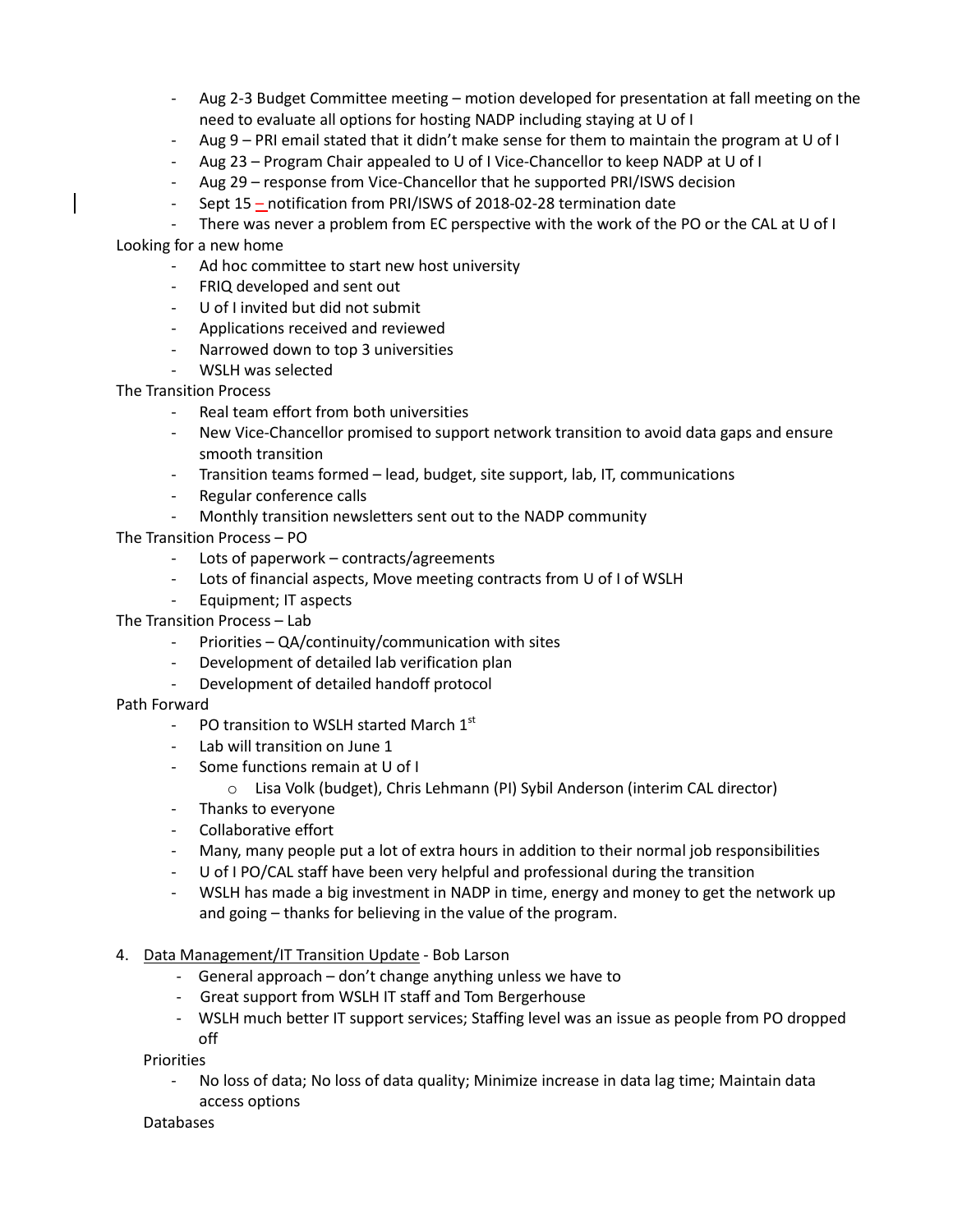Moved to new version of SQL; All PO databases transitioned

Web server

- Redirect started at 4pm on 2/28; Some things had to be re-coded
- Data access by google; Data plotting

# Data retrieval

- For now csv downloadable, Made some backlog changes Br Search engines
	- Checked Google, Bing, Yahoo, Searched acid rain

E-mails

- e-mail is being forwarded
- mailing lists are all functional nadp-[xxx@lists.wisc.edu](mailto:nadp-xxx@lists.wisc.edu)
- Software installed and operational
	- PO data processing
	- Precipitation processing/review
	- AMNet
	- Sites/addresses/SAP/trouble ticket

File resources

- Everything discovered and accessed was transferred
- Some things need to be updated when CAL moves

Data status

- NTN Nov 2017; MDN Jan 2017; AIRMoN Dec 2017; AMoN Dec 2017
- Immediate priorities
	- Get the CAL data systems operational
	- 2017 data/maps
	- Expand data retrieval options

Short term priorities

- Train site support team in precip review/gage support
- Move source code into version control system
- Engage other IT members at WSLH

Longer term priorities

- Streamline data processing
- Redo maps
- 5. Site Liaison/NED Update Mark Olson
	- Background with NED, U-of-I Site Liaison was let go in September 2017; duties fell to the QA Manager (M. Rhodes) and AMNet SL (M. Olson)
	- QA Manager departed in December 2017
	- Site support picked up by AMNet SL, PO Coordinator (D. Gay) and Database Manager (B. Larson)
	- Network equipment move; U of I was resistant to release the equipment
	- Was finally released Monday Feb 26<sup>th</sup>, Unload and established on March 1st
	- Fully operational by Monday March 5<sup>th</sup>
	- 465 Henry Mall specifics; Lots of room and storage
	- Site Liaison; Richard Tanabe detailed from ECCC, Richard started April 1, 2018, he has extensive experience with all collectors and rain gages
	- Site status updates
		- $\circ$  Proactive email and calls to operators, Weekend emails about rain gage problems
		- o Noisy load cell, blocked sensors
	- Trouble tickets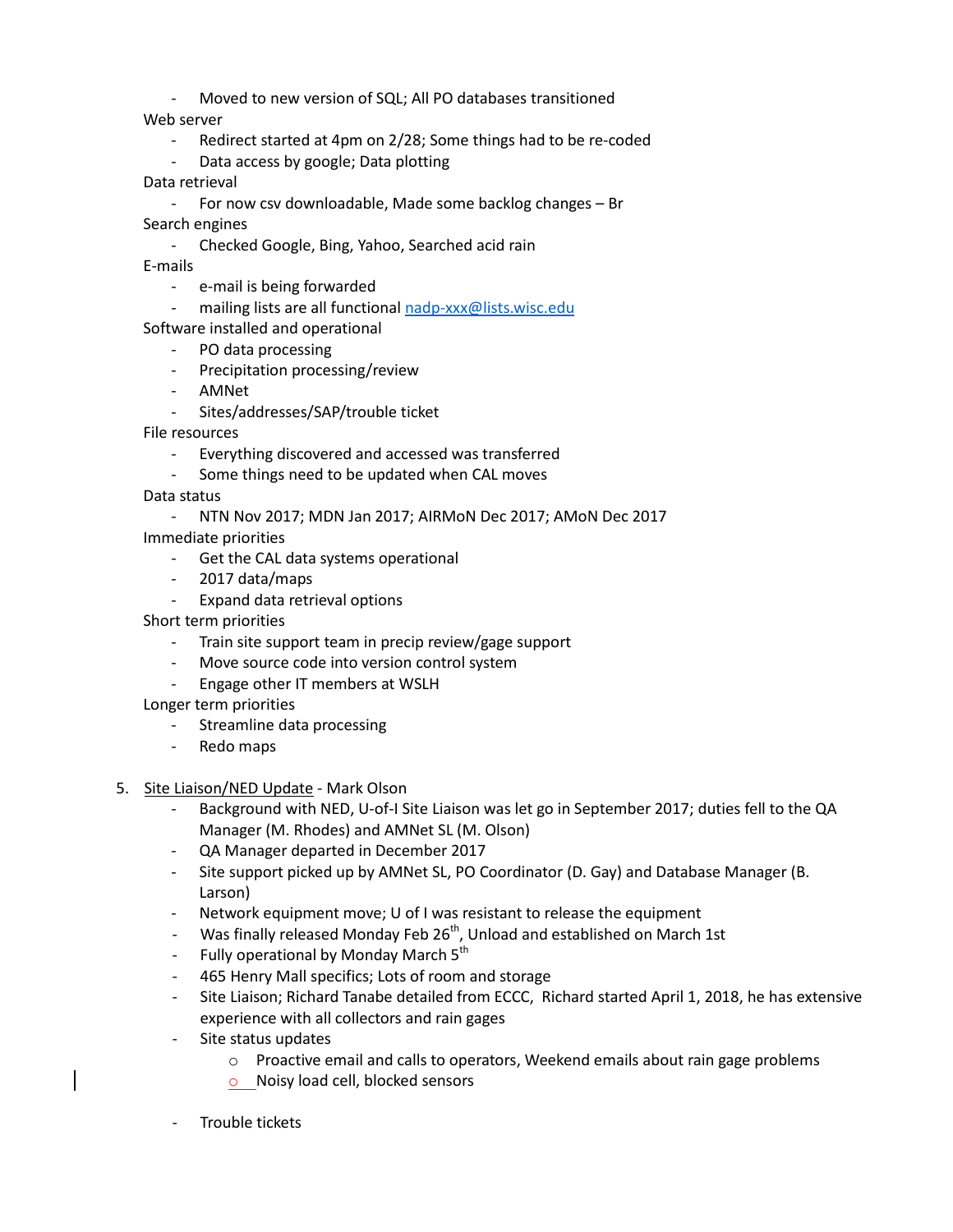- o All caught up and addressing each upon entry
- $\circ$  Need to streamline tickets from CAL, entered late in the week, tough to get equipment by the next Tuesday
- o CAL trouble tickets parse from NED trouble tickets
- NED activity March to present
	- o 5 NOAH IV shells in circulation, 5 repairs, 3 in process, 4 need repair
	- $\circ$  7 ACM motor boxes sent out and 6 returned, 15 PDA and paired dongles sent
	- o Half dozen dongles for use with Android
	- o 2 sensors, 1 transformer
	- o Only one site not actively being repaired
- Phone support
	- o Same NED Hotline 800-952-7353; NED cell hot line 608-772-2025
	- o All calls and emails forwarded to NED Cell phone Hotline
- Moving forward
	- o Training for operators; Brief videos with info in 5 minutes
	- $\circ$  Make troubleshooting guides available to operators post on line Do these need NOS approval? Wetherbee – No.
	- o Goal SL call all operators in first months
	- o Improvements to networks rain gages/collectors will be discussed in NOS

6. CAL Report - Sybil Anderson (Interim CAL Director) *http://go.illinois.edu/NADPCALReport* Overview of Staff

- Mike Snider Bondville operator (30 plus years) retired December 31, 2018
- Wyatt Sherlock is now the primary Bondville operator

- I-CAL Staff Changes – Mike Snider, Lee Green, Pam Bedient, Anita Brown, Chris Lehmann Laboratory Operations

- Sample counts by network: NTN-440,007 AIRMoN–32,645, AMoN-15,377, nearing 500,000 total
- AMoN laboratory blanks are lower, stable; AMoN travel blanks have come down in concentration
- Full year of new pH instrument EasyPREP Titrec
- NTN/AIRMoN Archive Sample Distribution NTN  $\sim$  6,600 samples,  $\sim$  80 filters, 12 research groups
- Archive Sample availability: NTN archive 5 years/AMoN 2 years/AIRMoN 2 years Quality Assurance
	- 2017 QA report on website; 2017 QA Plan is finished and online
	- SOPS 53 published online /NADPCALSOP
	- 2018 Instrument Detection Limits (IDL) and Method Detection Limits (MDL) adjustment made on the calculation

Data Management

- Data deliverables: Data lag (12 mo avg) NTN 44 days, AIRMoN 44 days, AMoN 50 days
- Will analyze samples up to May 31, 2018
- Coordination with PO, SITES database and Trouble Ticket moved to WI

Laboratory Transition

- Hosted several visits from WSLH, Coordinating transfer of SITES database
- Participating in NADP transition meetings, Providing SOPs, samples, test supplies, etc
- Provided modified source code for CAL supply and lab data programs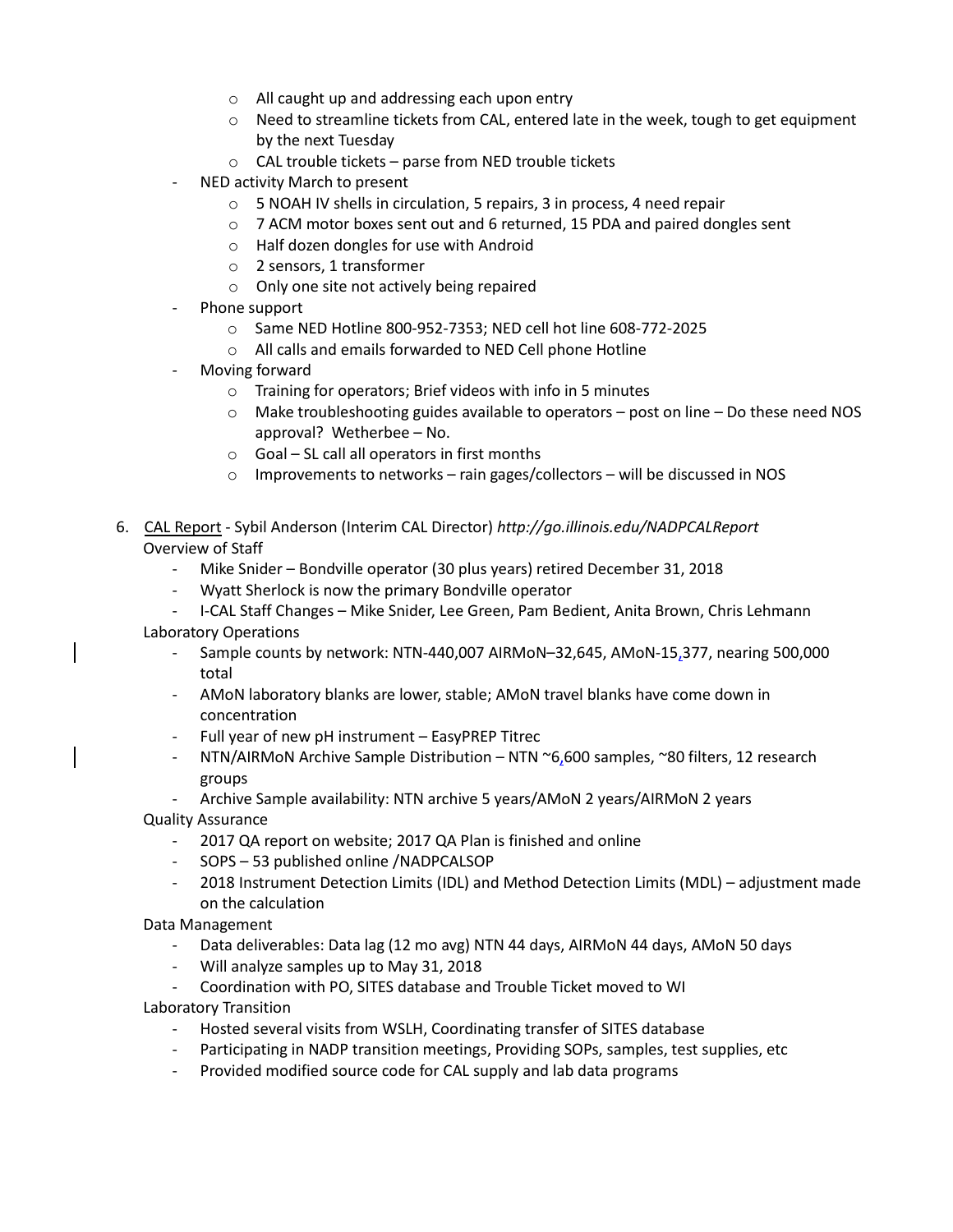Other Activities

- Bondville Field Station; AMoN, AMNet, and NOAA Aerosol
- Phase 2 this summer upgrade the remainder of the electrical systems
- Accreditation
	- o Internal Policy and Procedure Review, looking to purchase a LIMS system
- 7. Lab Transition Status Martin Shafer
	- CAL Transfer Implementation Philosophy

Transition goals

- Maintain continuity of operation and comparability of data
- Document lab performance and verify readiness
- Ensure transition is non-disruptive and transparent to operators
- Approach if its not broken, don't fix it (yet); Time frame is short
- Illinois shop optimized and established protocols over decades working
- Adopt Illinois protocols
- Wisconsin/Illinois cooperation transition would not succeed without collaboration between both; Illinois provided SOPs, physical examples of shipping boxes, forms, labels, supply and vendor lists, PT and rainwater samples for internal validation program

The CAL at WSLH

- Large organization (i.e. 500,000 samples per year) with existing departments/systems
- Illinois model for NADP is not necessarily the ideal one for WSLH
- Differences in structure; Lab operation, identify clear NADP identity within the WSLH

CAL Organization at WSLH

- Lab Manager, Data and Site Support Manager, QA Manager
- 3 supervisors constitute the management team

**Staffing** 

- All positions were open recruitments; 3 supervisors have been filled
- 7 new chemist positions, recruitment has been completed
- Recruitment Assistant Data Manager will open shortly

CAL Space Allocation and Remodelling

- Two major laboratory facilities
- Space being remodelled, anticipate it to be ready by late April/early May
- Henry Mall major washing operations, shipping of NTN supplies, frozen sample archive
- Ag Drive NTN/AIRMoN sample log-in and initial processing
- AMoN shipping/receiving/processing
- All major instrument platforms
- CAL data and QA IT systems, LIMS
- HEPA clean spaces

Instrument Platform Status

- Long history of operating NADP relevant instrument platforms, great institutional knowledge for NADP analytes
- Will create NADP presence, order new suite of instruments
- ICP-OES installed, FIA installed (2), IC (2) mid-April installation

Supporting Equipment and Supplies

- Specialized equipment has been fabricated (i.e. filter apparatus)

Ammonia Measurement Facility Plans

- Dedicated clean room for AMoN
- 2 scrubbing hoods, freezer, washer, small HEPA hoods with ammonia scrubbing to be installed over FIA autosamplers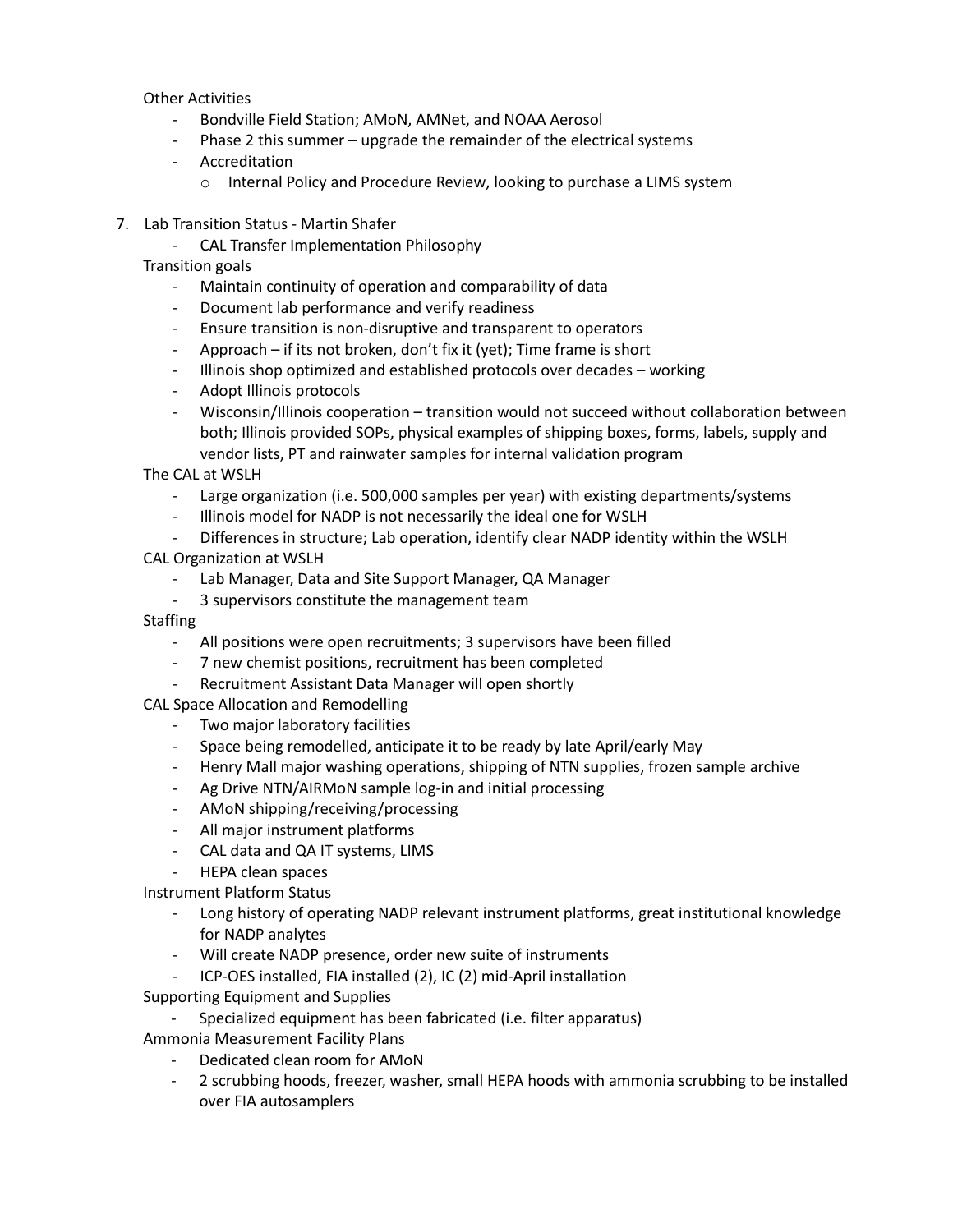Validation and Verification Plans

- Instrument platform validation plan (IVP)
- Laboratory Readiness Verification Plan (RVP)
- AMoN Network Transfer Timeline
	- May 29, 2018 if 2 week deployment starts on or after May  $29<sup>th</sup>$ , you will use samplers supplied by WI and send to WI for analysis
	- April 25<sup>th</sup> W-CAL provides documentation
	- April 30<sup>th</sup> QAAG sign off of W-CAL supply cleaning readiness
- May  $11<sup>th</sup>$  W-CAL ships clean Radiello samplers and trip blanks to large majority of AMoN sites NTN/AIRMoN Network Transfer Timeline
	- May  $29^{th}$ , all subsequent deployments will be shipped to WI
- 8. Lab Transition Update, QA Camille Danielson

QA at WSLH

- Department specific
- Overarching systems occurrence management/EHD QA team/WSLH QA Committee/Support HR/IT/Facilities
- Accreditations vary by department: NELAP/WI Lab certification
- NADP department within WSLH
- Maintain certification level practices in parallel adjacent departments
- Utilize overarching systems

Transition QA Activities

- Internal Instrument Validation Plan method development/detection limit determinations/precision and replication/accuracy/carryover checks, method blanks
- Readiness Verification Plan (RVP)
- Standard/Reagent tracking; Instrument/supply tracking
- Demonstration of capability requirements; Preparation of NADP SOPs/QAP
- Development of metrics

Lab QA – confidence in data quality based on lab-wide systems to ensure accurate, precise and reproducible results

QA goals

- Ensure highest data quality data; Participate in PT programs
- Develop QA reports for all networks; Update all documentation
- Consider accreditation/overlap; Regular internal audits
- Monitor instruments/equipment calibrations
- Find areas for improvements; Train staff on importance of QA
- Incorporate QA in special projects

# 9. Lab Transition Update, Site Support & Data - Amy Mager

Implementation Plan

- Ag Drive sample receiving/data entry, sample inspection/filtration/pH-conductivity
- NTN/AIRMoN/Amon analyses; AMoN prep and analyses
- Henry Mall bucket and bottle washing, supply receipt and shipment
- Data management and review hire assistant data manager

Transition activities

- Ordering supplies buckets, bags, boxes, bottle, brushes
- Prepping the spaces remodelling; Shipping stocking with supplies, UPS Worldship CAL LIMS
	- I-CAL applications/programs recompiled at W-CAL
	- Sample entry, bench chem, instrumental chemistry, data review, DBM Tool, NADP shipping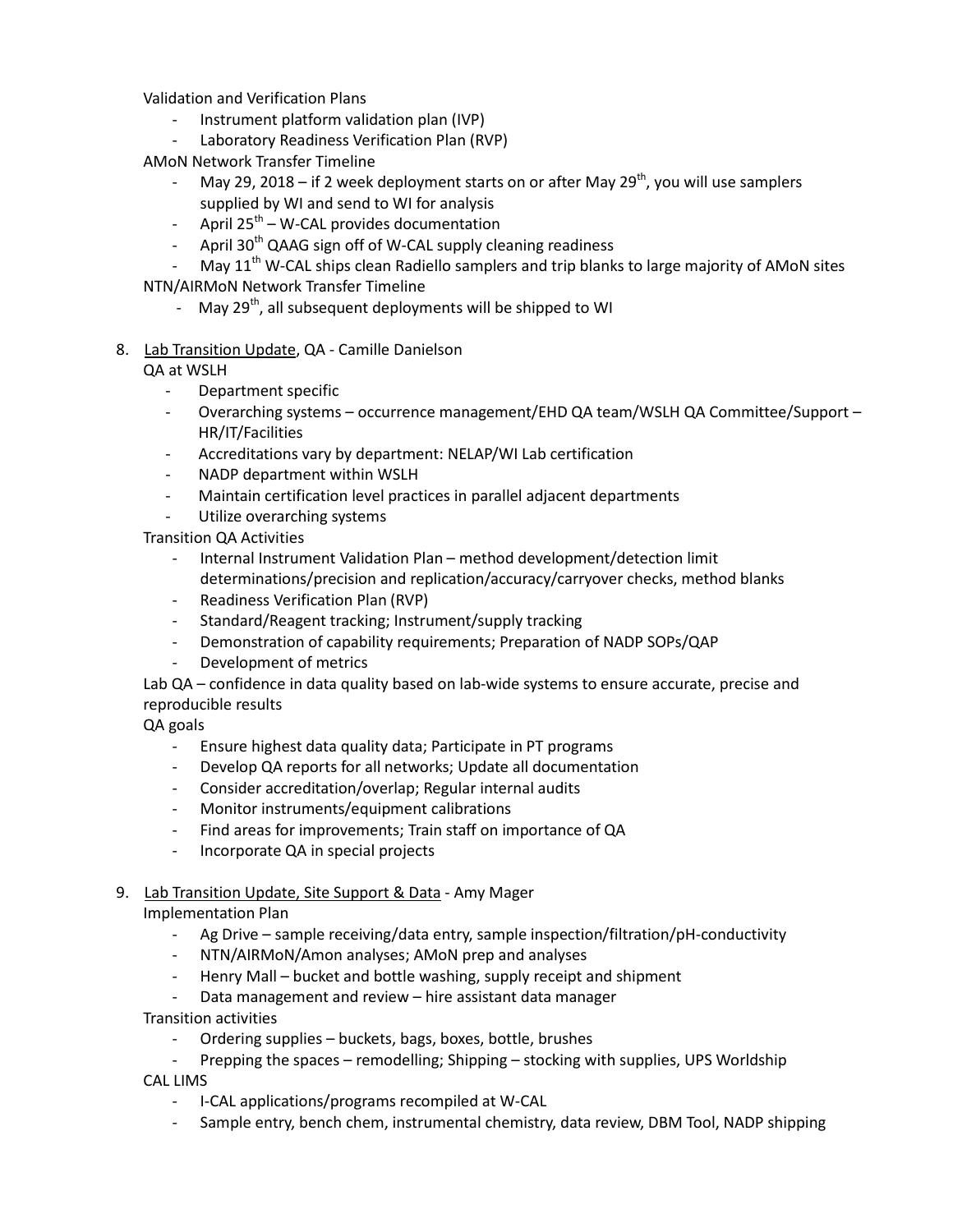Testing is underway for software on test workstations

Transition Date Prep

- All samples/supplies will come in after June  $1<sup>st</sup>$ , start with May  $29<sup>th</sup>$  deployment
- AMoN sites will be supplied with materials from W-CAL
- NTN/AIRMoN June  $1<sup>st</sup>$  and onward, dirty supplies to WI
- Communicate transition plan with sites

Data and Site Support Goals

- Successfully receive and login samples; Receive/track and ship out
- Maintain timely data review

## 10. HAL Report – Bob Brunette

- Mercury Regulations Update EPA Mercury Air Toxics Standards (MATS) background
- New MATS website Sept 2017<http://www.epa.gov/mats>
- MDN Site Closures/ New Sites 2017/18
- Lost GA33/PQ17/SK28/NE25; New MO46
- Pacific Northwest MDN Hg Deposition
- CA20 in jeopardy
- MDN equipment modernization; ACM 47, NCON 47, Belfort 5, Digital 89
- Site liaison activity; 2018 Email:52; toll free:25
- 2017 Hurricane Irma MDN impacts lost very few samples (some 2 week samples)
- 2015 HAL Review update  $12/19$  findings closed 65%
- HAL data base conversion access to SQL progress update
- Distribution of quality rating codes (2006-2017)
- There has been a steady decline in total samples processed
- Data delivery schedule is on time; 2016 QA report is online
- HAL/MDN trace metals sites
- MDN outreach focus on the west, great lakes, Louisiana, Oregon
- Upcoming HAL Activities
	- o EPA region 6 and 8: RARE 2017-19 "Post MATS Total Hg Deposition"
	- o MDN bottle sample train (PETG)
	- $\circ$  ICP-MS/MS (QQQ) Triple Quadrapole MDL studies being performed, possible support of NADP interest in Phosphorous
	- o DOECAP Dept Of Energy Consolidated Audit Program
- 11. Overview of Agendas for Subcommittees

CLAD- Jason Lynch; EROS - Pam Padgett; NOS - David Schmeltz

Adjourn until Wednesday afternoon

## **Wednesday, April 11, 2018**

12. QAAG Report/Lab Readiness Verification Plans - Greg Wetherbee (Interim QAAG chair) Conference call 2018-04-02

External Reviews

- HAL originally scheduled for 2018, postponed
- CAL not scheduled until 2020, but readiness verification plan calls for on-site visit, suggest a formal review take place this summer, July 2018. Suggested combined with Budget.
- PO scheduled for 2019, could do a combined review in July along with the CAL, input from NOS/Joint?

HAL 2016 review report – Section 7

- HAL and PO database mismatches due to rounding and significant figures. New vb.net application should address the issue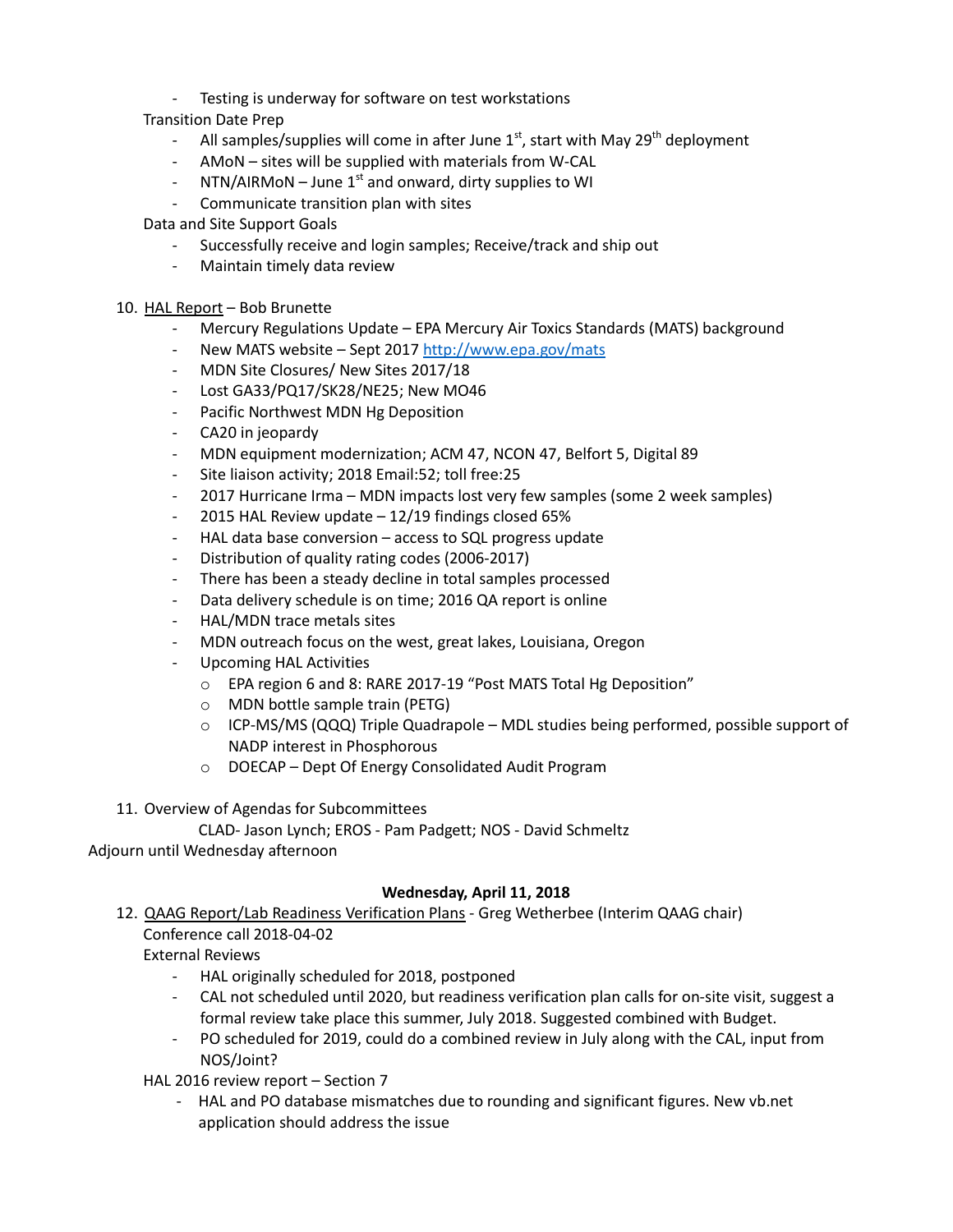Document status

- 2017 QA reports; EEMS almost done, CAL in progress, HAL started, goal to finish in June, AMNet 2017, 50% complete
- QA plan; 2017 CAL QAP complete; 2016 HAL QAP goal to update by August

QA Documents

- AMNet
- AMoN siting criteria rule for proximity to large CAFOs will be discussed
- NTN/AIRMoN CD/AM/MS are working on SOPs and other QA docs

Site operator training

- Sample changeout QR sheets
- QR symbols are working, AMoN needs to ship to sites
- Training videos; Turn over/backup operators
- Lots of operators out there with minimal training or need refresher training
- Mark Olson WSLH is going to make progress on site operator training; a priority by fall meeting
- Need to coordinate between PO Site Liaison and tier II support entities like USGS
- Operator training flow diagram; Greg Wetherbee/ USGS engage site operators

Site survey Program

- EEMS has new staff Corey Devins
- Spot reports will be distributed to PO staff

Dark sites

- USGS has 5 sites in various states of disrepair/neglect: GA99, ME08, TX02, AZ99, OR09
- Other sponsors may have similar problems delay to Trouble Ticket system, this can delay shipment of equipment or repair calls by a day or so. PO will improve.

Special studies

- Ott Pluvio 2-S: need to evaluate and approve this gage already installed at OH16 MDN
- Collector testing on back burner
- Sensor study Wetherbee has data from Rhodes. Need to evaluate, write up, wrap up
- PETG bottle Ryan Nelson NOS approved use of bottles
- Tekran 2537x comparison white paper Mark Olson/Tim Sharac almost done

CAL Readiness Verification Plan (RVP)

- Compare W-CAL and I-CAL analytical performance with respect to:
	- o Detection limits
	- $\circ$  Bias 32 natural matrix spike samples shipped to 6 labs CIES, ECST, AMEC-FW, NRS, WCAL, ICAL
- 100 NTN split samples from ICAL to WCAL
- Blanks; Variability replicates
- Low volumes 60 natural matrix spike to WCAL only;
- Supply cleanliness buckets, lids, bottles, filters, bags, brushes
- AMoN supplies: bodies, core, jars
- Compare ICAL criteria from SOPs, QA reports
- Non-routine analysis
- AMoN capability
- RVP reviewed and approved by QAAG
- AMoN collocated study 12 sites with 2 sets of duplicate samples; 2 from ICAL, 2 from WCAL
- Variability of duplicates
- Compare bias between labs; Compare trip blank cleanliness; Evaluate overall performance
- Schedule flexible, will run as many as possible (May)

## 13. WSLH/NADP QA Program Visioning - Martin Shafer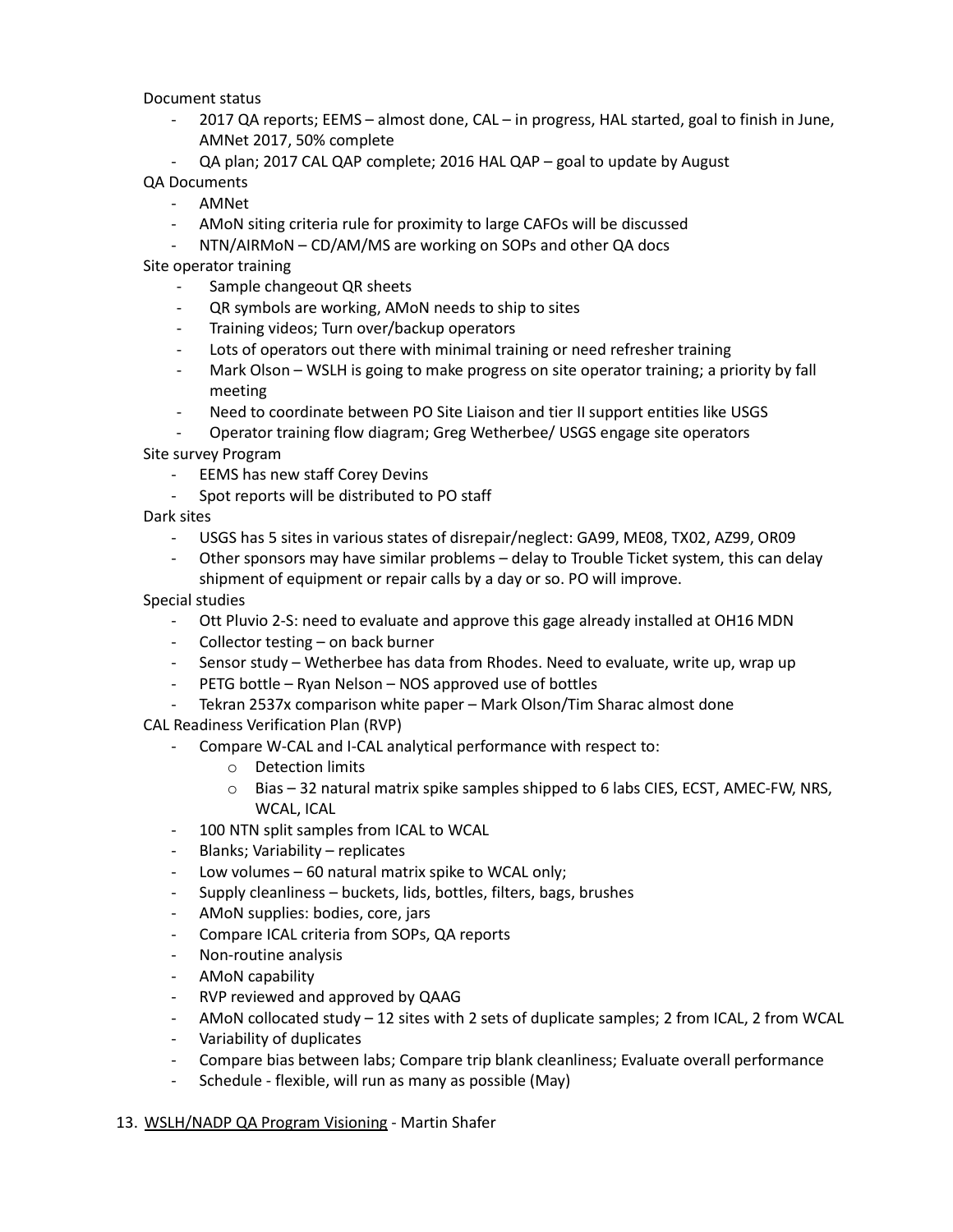#### NADP QA

- number one objective is to maintain the high level of excellence and value
- top down review of the QA program
- will conduct comprehensive review of QA at all levels of the program
- more prominent role for CAL QA manager, will be a core member of lab management
- available for direct contact
- work closely with PO QA Manager on design and implementation of systems QA projects
- key member of WSLH lab wide QA team
- elevate the visibility/respect for QA in the CAL
- QA protocols: WSLH and NADP
- WSLH has operated under rigorous QA constructs for decades as most sections are nationally, or state accredited
- continue and expand PT programs
- utilize WSLH central QA systems where practical, certain areas will receive more attention

CAL QC

- more QC responsibility to chemists, develop new CRMs that better address the network needs/samples
- build QA systems in the CAL that require less review in the PO, however still have many eyes on the data

PO QA (re)focus

- reduce some of the duplication of efforts between PO and CAL
- emphasis on higher level system design and management
- continue as lead for QA on special projects

PO QA: selected issues

- examine system level QA checks in the PO
- further automate PO level QA data
- explore alternate strategies for rainfall data review
- build systems to more effectively identify field QA issues

## PO QA: focus

- new approaches for assessing the higher level accuracy and precision of network data
- keep abreast of new technology/tools that lead to more robust data
- bring in some Ph.D. students/post docs to explore network QA issues
- consider calculating and propagating uncertainty for NADP analytes and build in systems that can capture and report these uncertainties

## 14. Mercury Litterfall Network Report - Doug Burns

- Transition operations from USGS Indiana to USGS New York
- Discussions and communications with Marty Risch
- No change from current lab USGS Middleton, WI
- Since San Diego how to make it work financially and operationally
- Few challenges to discuss at EC

Challenges and issues

- Do we make this a permanent network
- Challenges transferring funds from WSLH to USGS
- WSLH has expressed interest in operating this network
- future vision for network
- near term for next 1-3 years and long term beyond 3 years

Positives

- Marty Risch left it in good shape, supplies, SOPs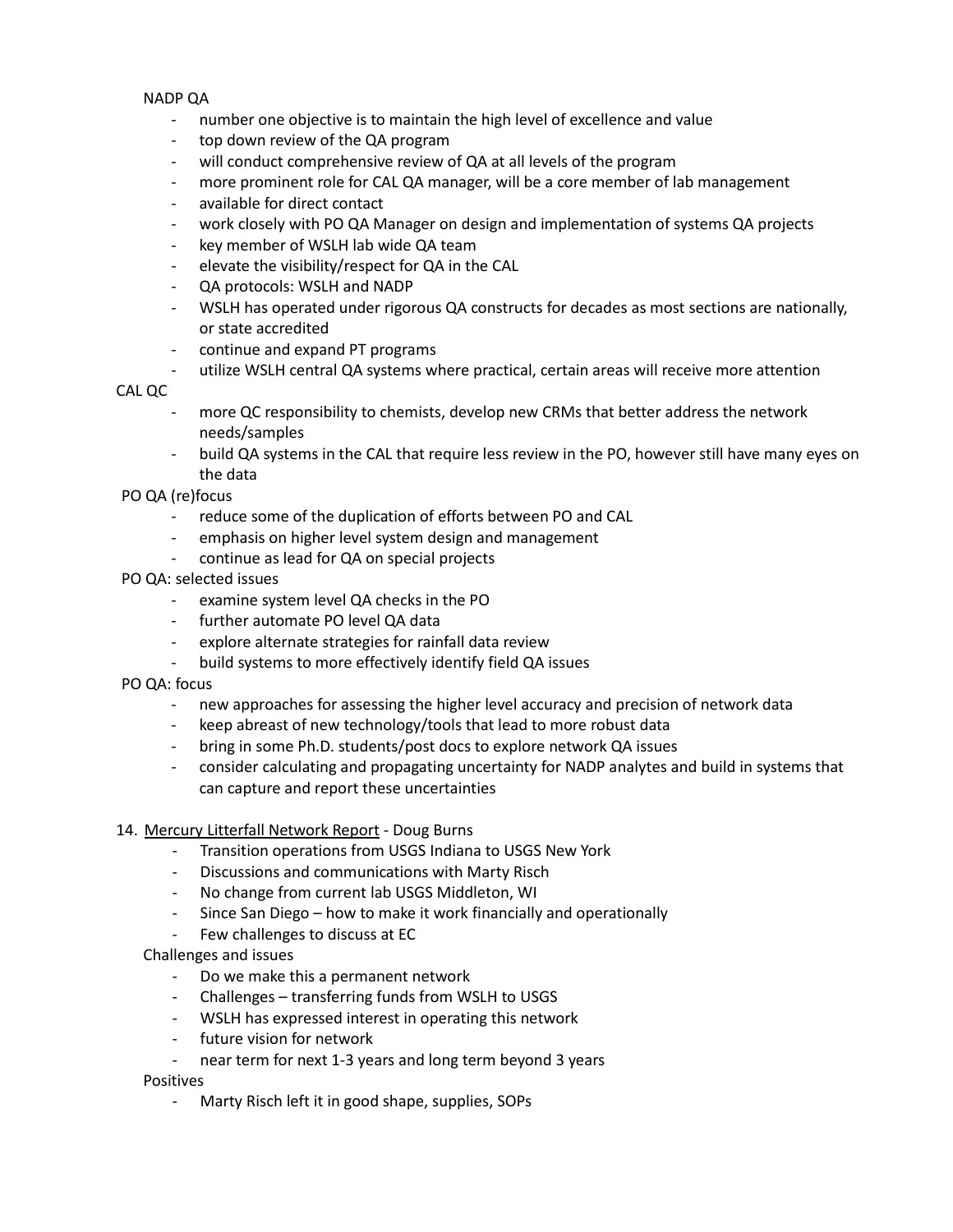- Hg literature continues to demonstrate the importance of litterfall measurements important vector of deposition
- opportunity to grow the network beyond MDN
- 15. NADP Opportunities at WSLH and UW-Madison Followed by Open Discussion and Brainstorming Jamie Schauer: Where would you like to see NADP go? What are your ideas for keeping NADP relevant? (e.g., analytes, measurement technologies, partners, etc.)

Developing a vision for NADP: 2020, 2030 and 2050

- where we are, and where do we want to go?
- shared governance at Wisconsin, not top down, but by committee
- governed by the Wisconsin Idea, boundaries of the university are the boundaries of the state and beyond
- WSLH unique, one of few public health laboratories,
- not proposing anything specific, setting a framework
- opportunities at WSLH and University of Wisconsin
- committed to core principles of NADP
- improve programmatic efficiencies while maintain commitment to QA/QC and partnerships
- WSLH mission includes research and outreach work to advance NADP research and outreach
	- o expand data interpretation
	- o new analytes
	- o enhance outreach with UW partners
	- o expand NADP partners local, national, international
- programmatic efficiencies
- WSLH organizational structure
- parallel activities at U of I but we seek to improve efficiencies and eliminate duplication of efforts

2020 expand data interpretation and analysis

- primary data analysis, pursue journal publications
- facilitate data analysis research with UWM faculty graduate students
- explore new analytes
	- o black carbon/organic nitrogen/OC and organic compounds
	- o dust trace metals
	- o isotope analysis
	- o biological components

2020 outreach with UW-Madison partners

- UW Arboretum, enhance diversity within NADP and associated disciplines
- connection UW system campuses
- web based tools for outreach and engagement
- leverage expertise ecologist

Long term considerations for NADP

- frame opportunities within the context of NADP goals
- support dry deposition; lead or integrate global networks
- increase temporal and spatial coverage; improve efficiencies

What 2030 may look like for NADP

- more dry deposition measurements; new analytes; local integration
- automation in sampling; real time monitoring low cost sampling
- web portal for stakeholders; more data products

What 2050 may look like

- sensor networks with lab based measurements for QA/QC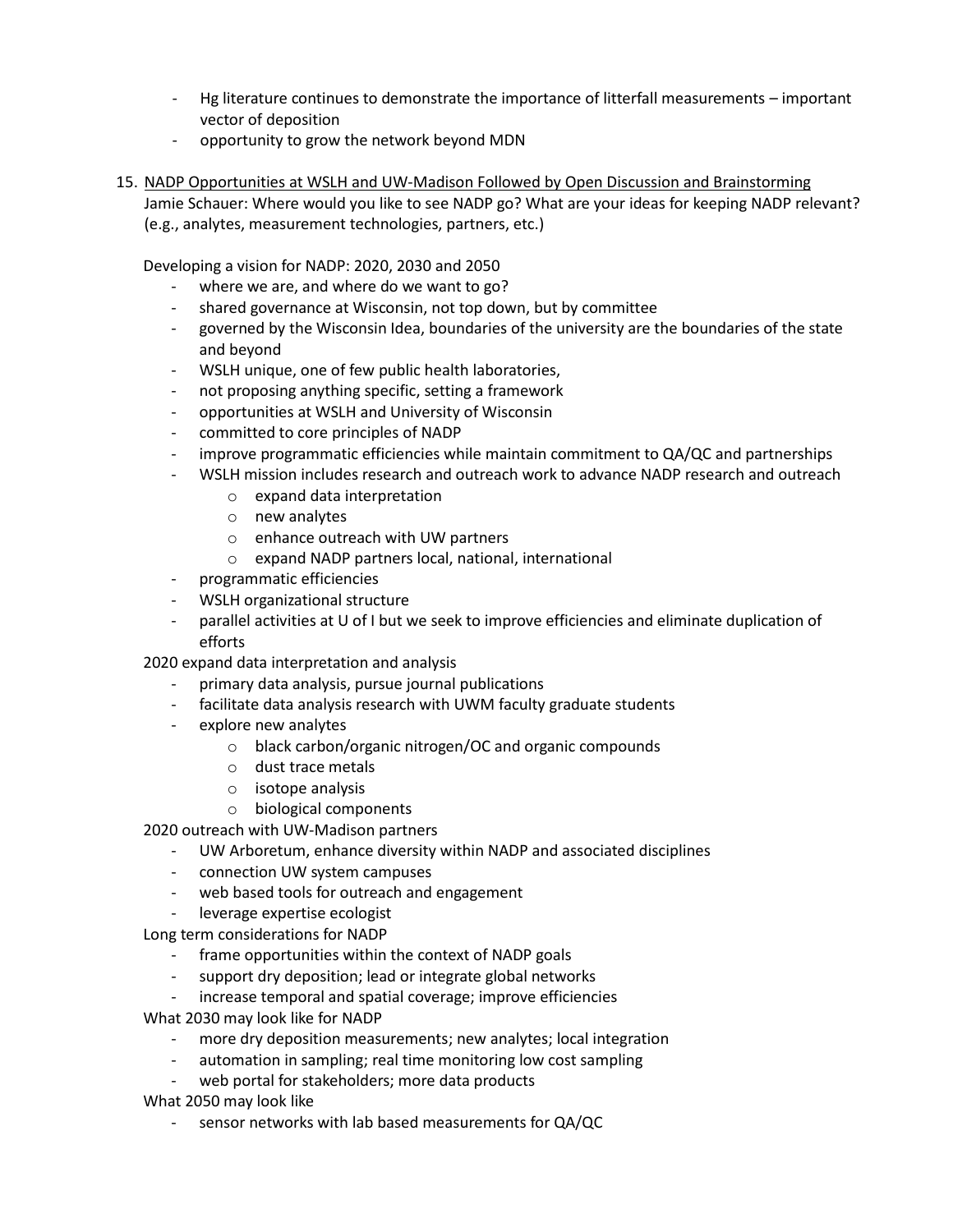- high temporal/spatial resolution; integrated big data analysis tools
- real time mapping of data; biomonitoring of deposition impacts
- fully integrated global networks; phasing out of some analytes
- integrates source apportionment

#### Discussion:

- Doug Burns: isotopes down the road
- Eric Prestbo: education/advocacy(lobbying), Jamie Schauer: UW is not allowed to
- Donna Schwede: NADP has created statement of fact summaries, what do others do with it?
- Jan Klawitter: provide educational information,
- Jamie Schauer: articulate the science,
- Jan Klawitter: other organizations can advocate
- Donna Schwede: some future ideas cost money,
- Jamie Schauer: different technologies may save money
- 16. Subcommittee Reports Refer to individual subcommittee minutes CLAD – Mike Bell; EROS - Pam Padgett; NOS - David Schmeltz
- 17. Science Committee Reports Refer to individual Science committee minutes Total Deposition - Chris Rogers; Aeroallergen Monitoring - Andy Johnson
- 18. CityDep & NUANC Update Greg Wetherbee

CityDep

- Filling gaps in understanding of atmospheric nitrogen pollution in urban ecosystems
- Why measure atmospheric nitrogen pollution
- N dep remains significantly elevated
- Hot spots of N deposition in cities
- More than half of planet's population lives in cities
- Data collected at CityDep sites can help manage
	- o Urban storm water
	- o Regional parks
	- o Urban forest watersheds

SCUAM Subcommittee for Urban Atmospheric Monitoring aka CityDep

- 2 Boston sites Pam Templar
- Bronx Tom Whitlow
- 6 NUANC sites Greg Wetherbee

CityDep report for Joint Subcommittee in Fall 2017

- USGS implemented a wet-deposition monitoring sub-network of 5 NTN sites in Denver/Boulder urban corridor to collect reactive nitrogen deposition data (NUANC). Split samples are being analyzed for stable isotopes by Ty Coplen, USGS Reston Isotope Lab.
- Boulder Creek Critical Zone Observatory installed an urban site at Betesso Reserve
- Discussion with EROS about bringing in EPA NCore personnel for co-located sites in urban areas
- Draft brochure drafted to distribute to potential new site sponsors

Network for Urban Atmospheric Nitrogen Chemistry (NUANC)

- Review of sites in NUANC
- Inorganic N wet deposition data from first year, tracks well
- CityDep data are needed to improve the maps
- Market in cities and get more NTN/MDN sites
- Showed maps without NUANC sites, and with NUANC sites
- Measure what the influence is for areas
- Particulate washout 40x: scary pictures